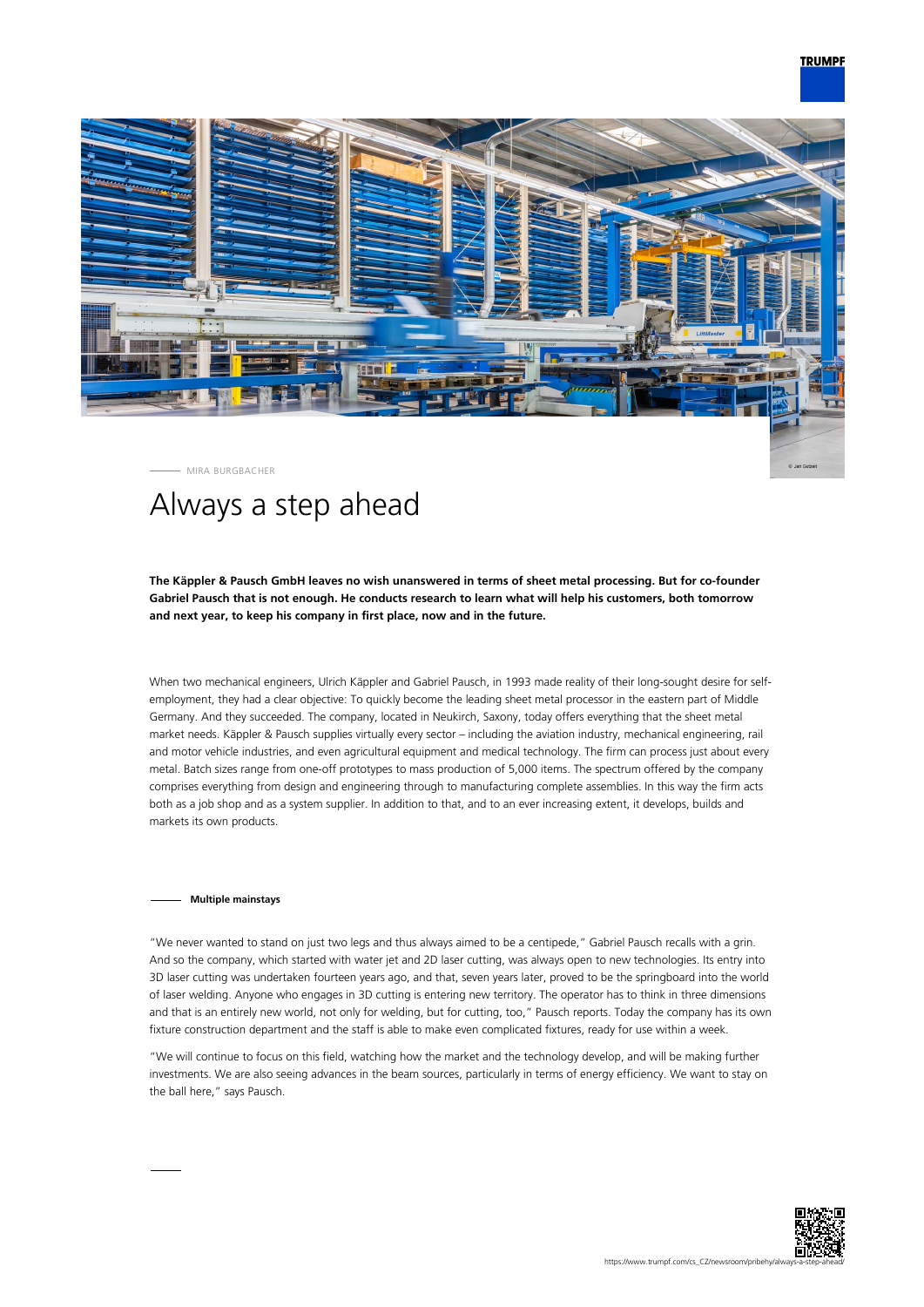

## **New markets**

The businessman has always stayed right on top of things, evidenced by his decision to enter the field of tube processing six years ago. "This is an entirely different market," he explained." You can familiarize the sheet metal customer with new designs where pipes or tubes play a part – and we do that, as well. But we have also acquired an entirely new circle of customers who need tubes – and that was our intention." Today, the TruLaser Tube 7000 operates like all the machines, except for press brakes in three-shift operations. In spite of this, the firm often bumps up against capacity limits." We compensate for that by running weekend shifts," says Pausch quite pragmatically.

To ensure that everything runs smoothly in multi-shift operations, all the machines are linked to a Stopa storage system with more than 630 spaces. "Whenever necessary and if the procedures permit, four machines can operate fully automatically. This corresponds to a 35% degree of automation," explains Gabriel Pausch, "and there we see additional potential."

## **Good neighbors**

As diverse as the ideas and services offered by Käppler & Pausch might be, the businessman insists on single sourcing in terms of his equipment. "The TRUMPF plant in Saxony is just around the corner; we're something like neighbors." And thus you will find TRUMPF machines almost exclusively on his shop floor: 2D laser machines, punching and laser cutting machines, press brakes, laser tube-cutting machines, and 3D laser technology. In addition to being good neighbors, Pausch argues, maintaining a stock of spare parts for a group of machines from a single source is simpler. That is also true for maintenance. Two of his mechanics are so thoroughly familiar with the machines that they can undertake many maintenance steps and minor repairs themselves. "And if we should need some kind of support, TRUMPF is a reliable partner. I appreciate TRUMPF as an innovative company. The diversity of its line and its services are simply unbeatable," Pausch explains.

### **Thinking outside the box**

When Ulrich Käppler retired this last April, it was quite clear to Gabriel Pausch that he wanted to continue operations with two chief executives. Since June, Klaus Gerlach has been at his side and responsible for operations. Gerlach, now 51 years of age, was for more than 10 years the general manager of a company with more than 600 employees. He is assuming the tasks that Käppler once carried out. Gabriel Pausch will continue to concentrate on research and the development of new products. "We have more than 400 regular clients. And from them we receive, via our field sales staff, a great deal of feedback on what might be of importance to them in the future," is how he explains his commitment.

#### **» Our intention is to always keep our staff young.**

To mention just one example, his company is working on the development of the Kulan motorcar demonstrator, incorporating lightweight construction technologies, in the "Poly-Lab.Net" network. "Weight-saving construction will continue to interest us in the future. No matter whether in aviation, rolling stock or automotive construction. Everything that shaves weight is welcome, because it also shaves energy needs," Pausch explains. The company is cooperating with the Fraunhofer Institute for Machine Tools and Forming Technology in Chemnitz to develop solutions for bonding sheet metal with plastic or carbon-fiber-reinforced carbon.

**A strong link**

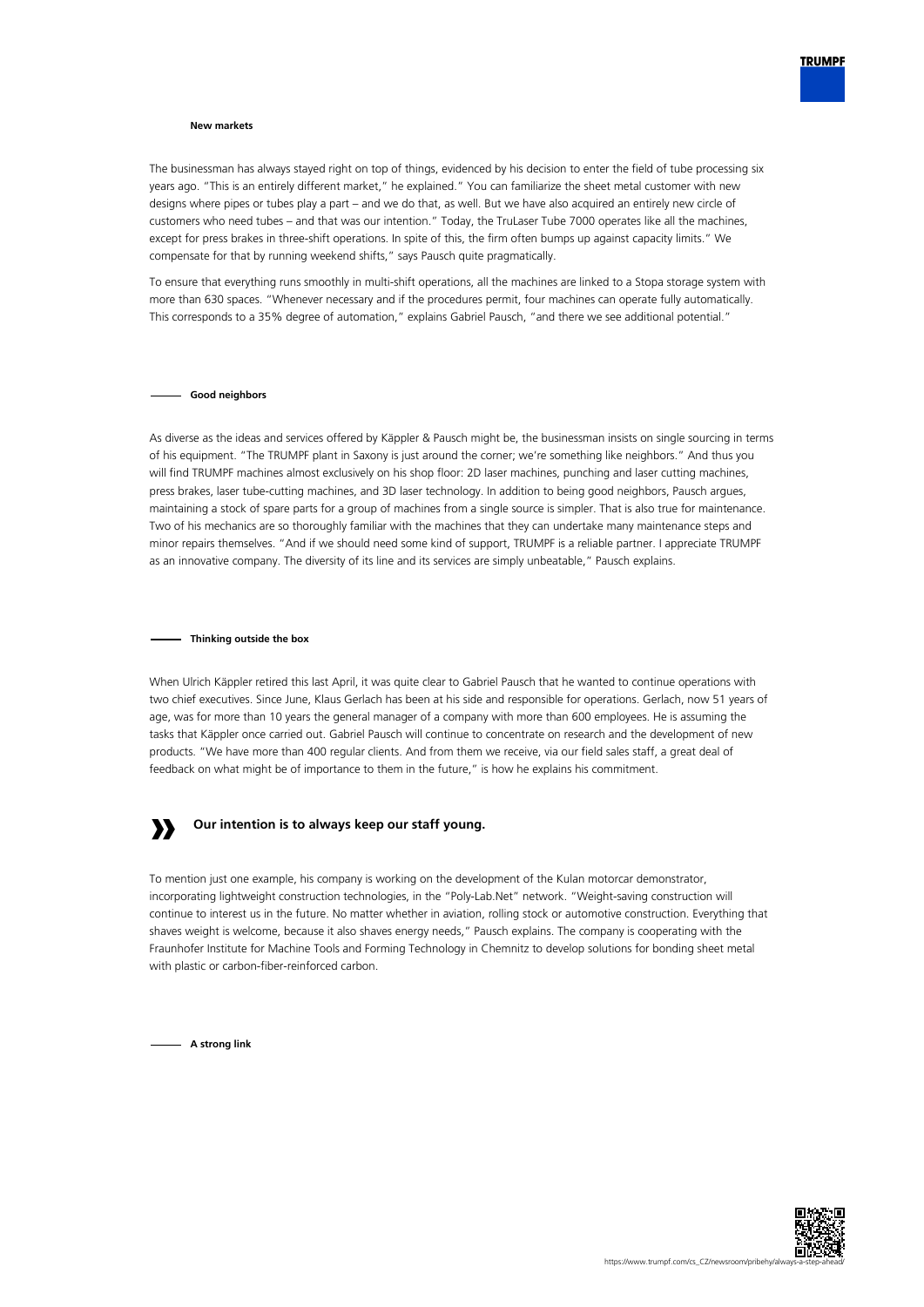

The company, which started with water jet laser cutting, today offers everything that the sheet metal market needs. Picture: Jan Gutzeit



"We never wanted to stand on just two legs and thus always aimed to be a centipede," says Gabriel Pausch. Today Käppler & Pausch, located in Neukirch, Saxony, offers everything that the sheet metal market needs. Picture: Jan Gutzeit



The TruLaser Cell 7040 manages visible seams of the best optical quality. The staff is able to make even complicated fixtures, ready for use within a week. Picture: Jan Gutzeit



The load-bearing elements of the fish-friendly weir are manufactured entirely on the TruLaser Tube 7000. Picture: Jan Gutzeit



Gabriel Pausch uses his network with Universities and research facilities to identify good recruits for the company but also for technological developments like a wind turbine. Picture: Jan Gutzeit

In addition to constructing a fish-friendly weir, in which its load-bearing elements are manufactured entirely on the TruLaser Tube 7000, Käppler & Pausch has also collaborated with the ecoligent company to design and build a small wind turbine. It is to be marketed in the near future.

Here, too, Pausch has pursued cooperation with the Zittau Technical University, the Professional Academy at Bautzen, and the Technical University at Magdeburg. He uses this network not only for technological developments, but also to identify good recruits for the company. "Our intention is to always keep our staff young and do indeed do something about that. Of course, the general shortage of skilled labor is also apparent in the region," Pausch explains.

At present, seven young people are pursuing their apprenticeships as machinists, warehouse specialists or industrial mechanics. In the design department, students can undertake a practicum and even young people who take summer jobs at Käppler & Pausch have an opportunity to prove their suitability for a later apprenticeship in the firm.

## **Looking forward to the future**

With his 61 years, Gabriel Pausch is still full of plans and ideas for the future. Thus he wants to expand the company's own line of products even further in the future – and that includes international marketing. In addition, the coatings operations, currently at the Kirschau site, are to be relocated to the Neukirch headquarters site. And, of course, the entrepreneur is always on the lookout for new areas of activity and challenges.

He envisions, for instance, expanding massively the cooperation with suppliers to the Federal Railroads. "Since July we have